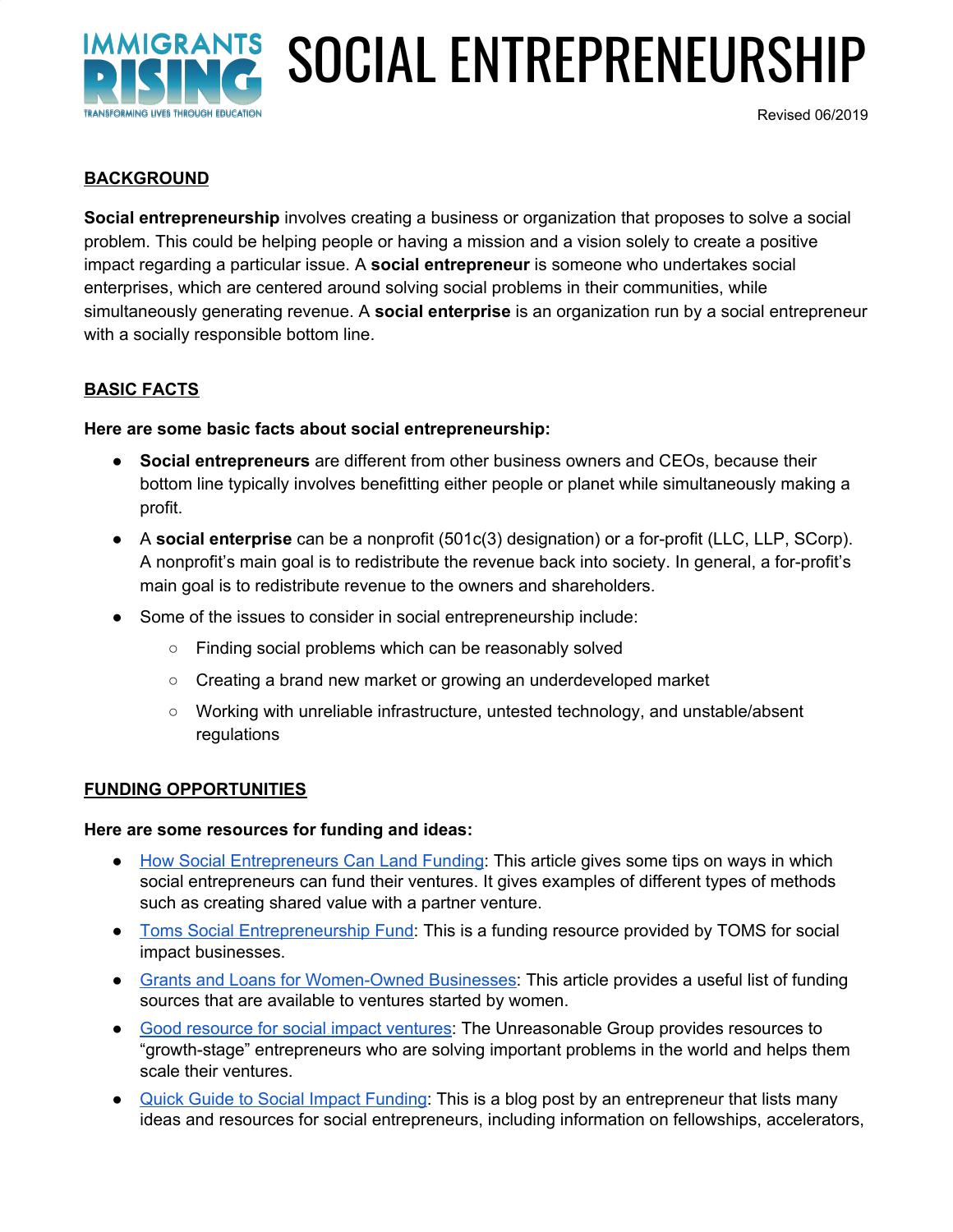

SOCIAL ENTREPRENEURSHIP

pitch competitions, examples of organizations/funds that support social entrepreneurship, bank loans, grants, etc.

## **ADDITIONAL RESOURCES**

#### **For more information on Social Entrepreneurship, check out the following resources:**

- Nonprofit Social [Enterprise](http://greenlining.org/wp-content/uploads/2013/02/G4ASocialEnterpriseBrief.pdf) Funding: This guide provides descriptions of funding sources for nonprofits and is a great educational tool.
- Guide for Social [Entrepreneurs:](http://www.animaweb.org/sites/default/files/emi-social-entrepreneurship-guide.pdf) A comprehensive guide written for social entrepreneurs that gives a good historical perspective and gives other general relevant information.
- o Ultimate Guide to Social [Entrepreneurship:](https://www.cleverism.com/ultimate-guide-social-entrepreneurship/) This brief guide also provides a good historical perspective, describes the different types of social enterprises that exist.

#### **FREQUENTLY ASKED QUESTIONS**

#### **What does a social enterprise look like?**

When one thinks of a social impact business, the concept of a nonprofit immediately comes to mind. Examples like TOMS shoes might be the first enterprise that comes to mind when imagining what a business with a social impact mission might look like. However, social enterprises can be either a for-profit venture or a non-profit. This means that depending on a social entrepreneur's goals, revenue can be generated while simultaneously achieving a social mission. This could be helping people or having a mission and a vision solely to create a positive impact regarding a particular issue. In general, without a consistent revenue stream, any business venture is likely to fail. This also applies to social impact businesses and is a critical aspect of such a venture.

#### **What are some examples of social enterprise?**

Below are some examples of social enterprises. This is not an exhaustive list, but it provides a snapshot of thriving social ventures.

- **● For-Profit Social Enterprises:**
	- [Flipgive:](https://www.flipgive.com/) This is a platform where sports teams can raise funds by shopping online and earning cash back in order to fundraise for their projects.
	- [Roma](https://romaboots.com/) Boots: A social venture that employs the one-for-one marketing concept and gives a pair of boots to impoverished children for every boot sold.
- **Nonprofit Social Enterprises:**
	- [Kiva:](https://www.kiva.org/) This is a microlending nonprofit that provides loans to entrepreneurs all over the world and focuses on those in impoverished nations.
	- Teach For [America:](https://www.teachforamerica.org/) Teach for America's social responsibility is to change the narrative of education by providing trained teachers who are aware of and are empowered to change the social issues present in education.